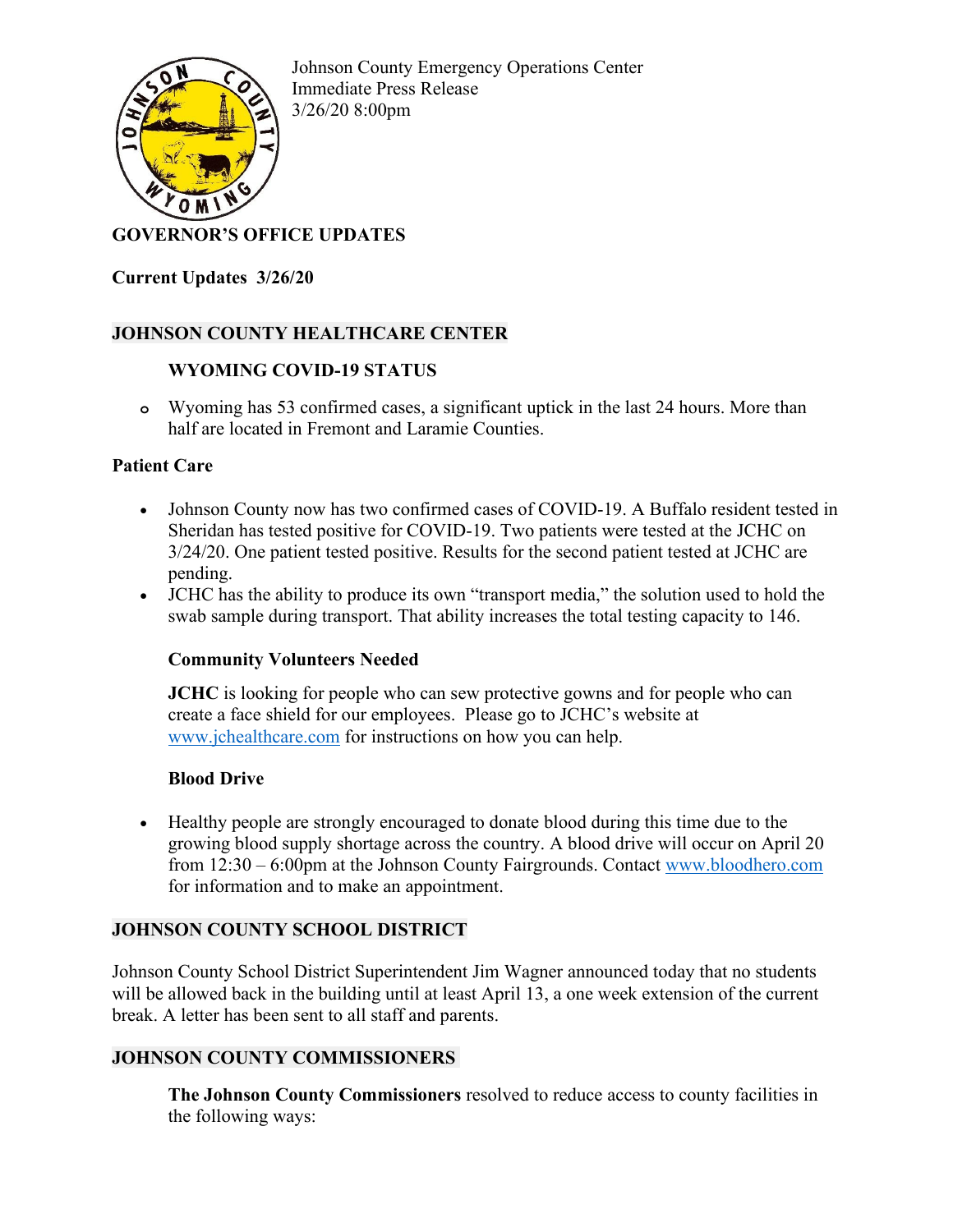- o **The Historic Courthouse** is closed to all nonessential public traffic. Business can be conducted via mail, phone, online applications, or a dropbox that has been installed in the parking lot...
- o The west parking lot entrance remains open for essential visits only. Only one person will be admitted at a time.
- o **The Johnson County Judicial Center** is closed to the public. To arrange essential visits, contact the respective Clerks of Court or the County Attorney's office via phone.. A drop box for documents and payments is being installed.
- o **The Johnson County Sheriff's Office** has reduced services as follows:
	- Applications for Concealed Carry Permits will not be accepted. Please call for information about other services.
	- Notary services are available Monday through Friday, 8am to 5pm, from the Sheriff's Office only.
	- Contact visits between inmates and non-essential personnel have been suspended.
	- AA, Church, and Ministerial visits will be conducted via video.
	- Mental Health Counselors and Attorneys are permitted via visitation booths, video, and phone conferencing.
	- Fingerprinting has been suspended.
	- **Tours have been suspended.**
- o The following public areas and/or buildings are closed to the public:
	- The Johnson County Planning Office
	- Harold Jarrard Park
	- The Johnson County Fairgrounds
	- The Administrative Office of Road and Bridge
	- The Johnson County Extension Office
	- The Jim Gatchell Museum building. Call or visit via social media.
	- The Johnson County Library, Buffalo and Kaycee branches. Call or visit via social media.
	- The Recycling Center
	- **Bomber Mountain Civic Center**

## **SENIOR CENTER**

- The Buffalo Area Transportation System will be suspending all non-essential bus rides. We will provide transportation only for those who have medical appointments. Riders will be screened. Grocery store and Food Pantry pickups will continue. Prescription Drug pickup available on a case-by-case basis. For more information please call 307-684-9551.
- Kaycee residents over 60 may request meal delivery by calling the County Inn Cafe at (307) 738-2291.

#### **Prior Updates**

## **GOVERNOR'S OFFICE**

Wyoming Governor Mark Gordon urged Wyomingites to stay home whenever possible. Voluntary public actions could alleviate the need to implement more stringent measures.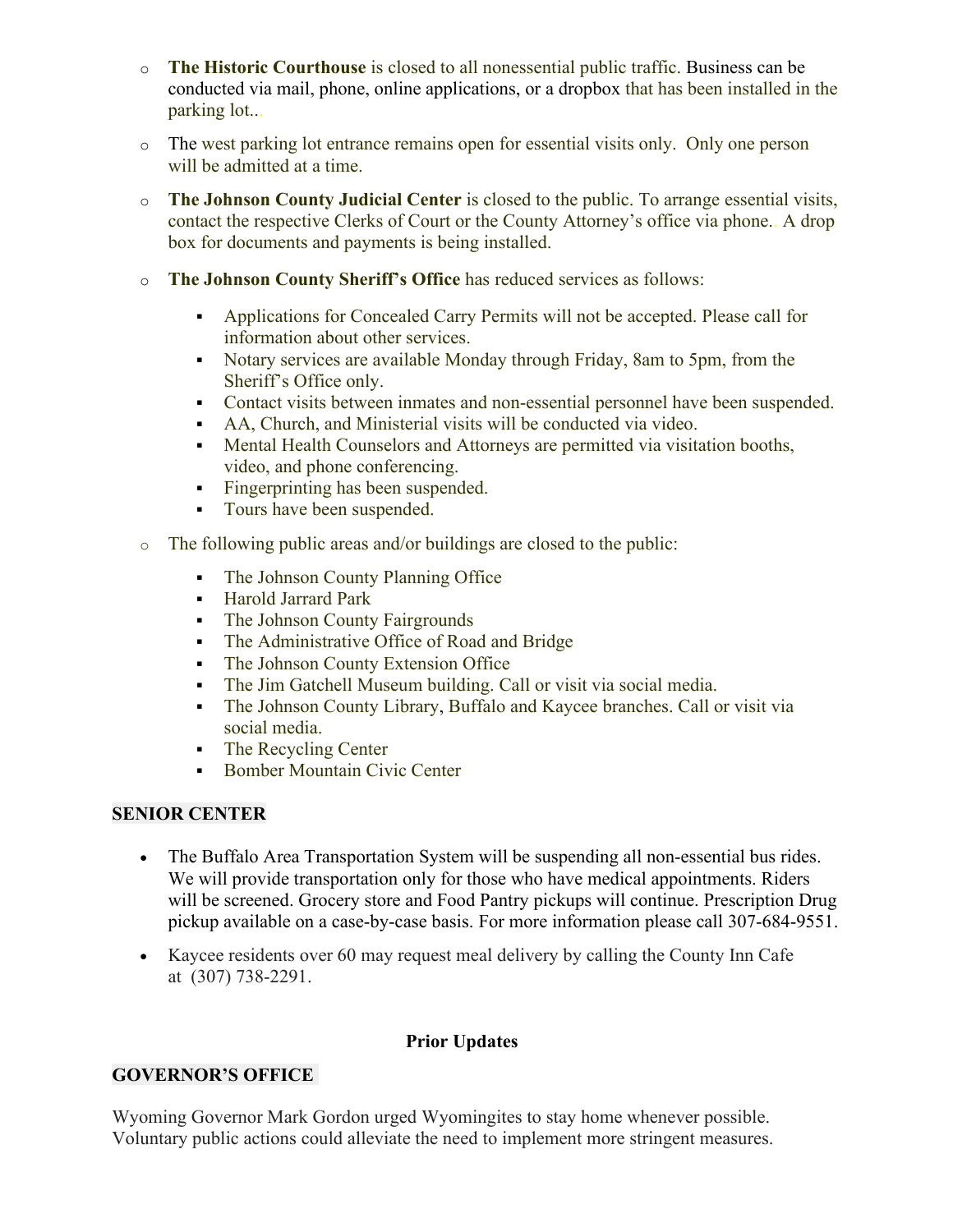# **WYOMING DEPARTMENT OF JUSTICE**

• U.S. Attorney Mark A. Klaassen of the District of Wyoming urges the public to report suspected fraud schemes related to COVID-19 by calling the National Center for Disaster Fraud (NCDF) hotline (1-866-720-5721) or emailing NCDF at [disaster@leo.gov.](mailto:disaster@leo.gov)

# **JOHNSON COUNTY HEALTHCARE CENTER**

- JCHC anticipates that Telehealth Services will be available by Monday,  $3/30/20$
- Patients should call before arriving at JCHC. Patients or visitors must enter the facility through Main Entrance or Emergency Entrance only.
- As early as next week, JCHC plans to open a separate service on its campus to screen and evaluate people in their vehicles. Additional information is forthcoming regarding the criteria and process.

## **THE EMERGENCY OPERATIONS CENTER MENTAL HEALTH UNIT**

• **The Emergency Operations Center Mental Health Unit** has prepared an updated list of community mental health professionals. Contact the E.O.C. for further information.

## **NORTHERN WYOMING MENTAL HEALTH CENTER**

- **Northern Wyoming Mental Health** remains open via telehealth services, but will limit face-to-face appointments through 4/3/2020; those in crisis situations may still request inhouse services.
- All NWMH clinical staff have joined Wyoming Telehealth Network and have established HIPAA-compliant Zoom accounts. NWMH is connecting clients with virtual recovery services such as on-line AA/NA meetings.

# **BUFFALO CHAMBER OF COMMERCE**

- The Chamber Office is currently closed. The Chamber will send e-blasts with resources for employers and employees as they work to combat the Coronavirus. It will include information from the CDC, the State, and the US Chamber. Local businesses may send information regarding your new policies to  $info@$ buffalowyo.com.
- The Chamber will share your information.
- The Governor has announced that small businesses impacted by COVID19 may now apply for loans. Contact your SBDC regional director at [https://www.wyomingsbdc.org/](http://r20.rs6.net/tn.jsp?f=001sg8VlNRuZ6fFTPk-4MUC-1sXiWRV1M2TpehMUHOtI51CFjPRQg-uc_PlGLrza7npIHbdb0BujdNh9Dkyh2rsJ3cTUIVeAsKZ3lJLsxOCCZuGFze4NiZK6tveNB3UbG2BEX4HNKA2or-ya9sWddiYLRXVltN4pRHEGefxFXJTLneodXs6R4QEBfnbV4OJOcmlJkEgex8p1k_ighfQgzBptAEyFWu2agYeT8HcAFkgaJrH8lHF-4cfhbrtq6z5vpaYQbOfQ3yINVEORMQQw7za551Rn1aohMzyYMa3M7qn-KRhGbThJ2phd_tzcD5UkiiwmgNMRM5tHdpxUwMl3WaISldKjTVA8vvH7IomVYBS2JCq7upcyGv-VLTQ1oJbcwj_HYprQewkIw5ygV-PRhMIsiNcJxG2J4TmLd9kkEykkJwt6iYoMGchjO6alPvaa_C81_CC4ObrcSY=&c=9f0I-dS32-SaqRWckhrA3wLVx0htjtMrxERLxPkM-RrTI1oVWwzb5g==&ch=eBzk-eeE6AGLJJbb9nfqR-pjvq1WgGdFdsIBd__4mOS7rrlSnIIYfw==)
- The SBDC website also has COVID-19 small business resources. Wyoming Business Council regional directors can help businesses navigate assistance needs and options. Contact information can be found at [https://wyomingbusiness.org/contactus.](http://r20.rs6.net/tn.jsp?f=001sg8VlNRuZ6fFTPk-4MUC-1sXiWRV1M2TpehMUHOtI51CFjPRQg-uc_PlGLrza7npUXj9QgenE8FHk-XWvdlt0v-1y8RN4rn97tj5lIY_k1DYVMa5gQnnYntQ9dN17wbb5kVJ7LisaVyPn2QFDL5bJzTdk21SFvjjHU0PpnlfiKEl_sYl48W8uJTEJu_3m-RzzFgvq8X381y2ODrVh0b56HGgGCbBS4qkfUG3G0VAbxP-Ax3s-891uAD4WfOQ2hJi-pSUUi-1uI0Zbakf_h8BjQIIAtHXFUpy5JO_XqCDspL_7M5O5L9XhqDgmX6J9xfJWDpbBY-WIU6aeVzJlNeX1526EmqvI9pKOuZEyJVBykK_zSqiMrNliBkYqeaxP7RkZd-SGTmF8nMF71678pezp4aiuf5LxMPKFzHsRe_aALQO5T-XcyZLxUR-L040GFynDaOLk5lFx-9w34eApsnyHw==&c=9f0I-dS32-SaqRWckhrA3wLVx0htjtMrxERLxPkM-RrTI1oVWwzb5g==&ch=eBzk-eeE6AGLJJbb9nfqR-pjvq1WgGdFdsIBd__4mOS7rrlSnIIYfw==)

# **COMMUNITY VOLUNTEERS**

The EOC would like to thank all the community volunteers and people donating items to agencies such as the Bread of Life Food Pantry, Friends Feeding Friends, and People Helping People. Thank you to the YMCA for sending workers to help the Bread of Life Food Pantry.